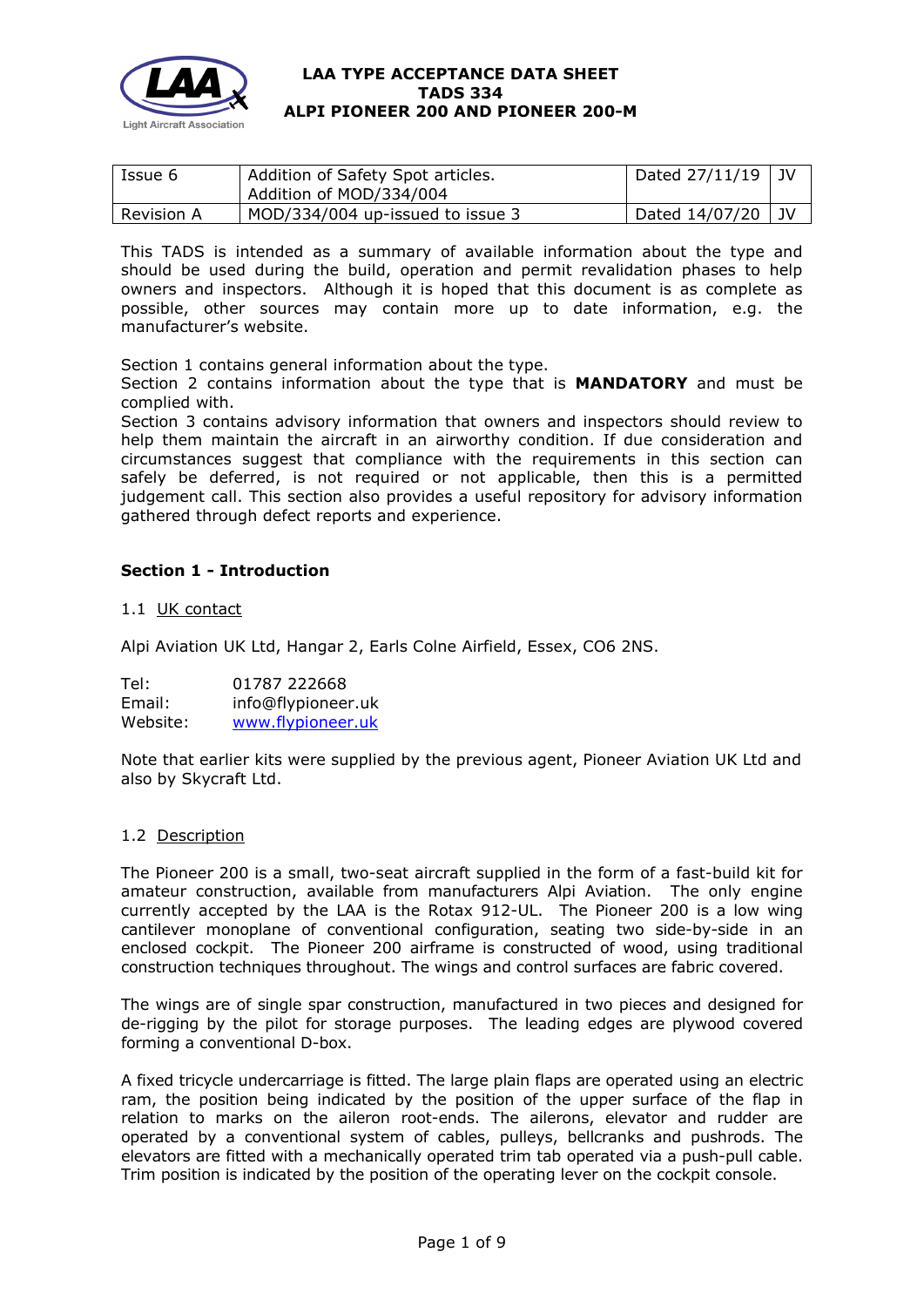

The main undercarriage legs utilise cantilever spring suspension, while the steerable noseleg is rubber sprung. Hydraulic wheel brakes are fitted to each mainwheel, operated simultaneously by a single lever in the cockpit.

A Rotax 912-UL engine is fitted, with fixed-pitch, two-bladed wood propeller or a variable pitch AVY2HSTD propeller. The engine is mounted using a conventional welded steel tube frame which also mounts the nosewheel undercarriage. The engine installation is enclosed within conventional glass fibre cowlings.

Note that the only propeller(s) approved for an individual aircraft are those listed on the individual aircraft's Operating Limitations document or in the  $PTL/1$  (Propeller Type List) for the type.

Following the load testing and other parts of the evaluation, a number of important modifications have been made to the aircraft in order to qualify for a LAA Permit to Fly, including a significant redesign of the flying control system. The modifications are listed in Appendix 12 of the LAA type acceptance documentation. Due to the extent of the modifications required for UK acceptance, it is not considered feasible for a Pioneer 200 built without these modifications to be retrospectively so modified.

The basic Pioneer 200 is classified as an SEP Aeroplane in the UK; however, a microlight version of the type is available and approved by the LAA. The microlight version is designated a Pioneer 200-M and requires the incorporation of a number of modifications (detailed in Section 2.6 below). Due to weight consideration, variable pitch propellers are unlikely to be possible in the microlight version.

# **Section 2 – Mandatory information for owners, operators and inspectors**

# 2.1 Fast Build Kit 51% Compliance

The technical leaflet TL.11 shows the contents of the accepted fast build kit.

# 2.2 Build Manual

A special UK Build Manual has been created by Pioneer Aviation. A supplement is supplied for the 200-M variant.

# 2.3 Build Inspections

Build inspection schedule 54 (Pioneer 200 aircraft). Inspector approval codes A-A or A-W or A-K (or M for the 200-M version). Inspector signing off final inspection also requires 'first flight' endorsement.

# 2.4 Flight Manual

Special UK Flight Manual supplement is supplied with kit.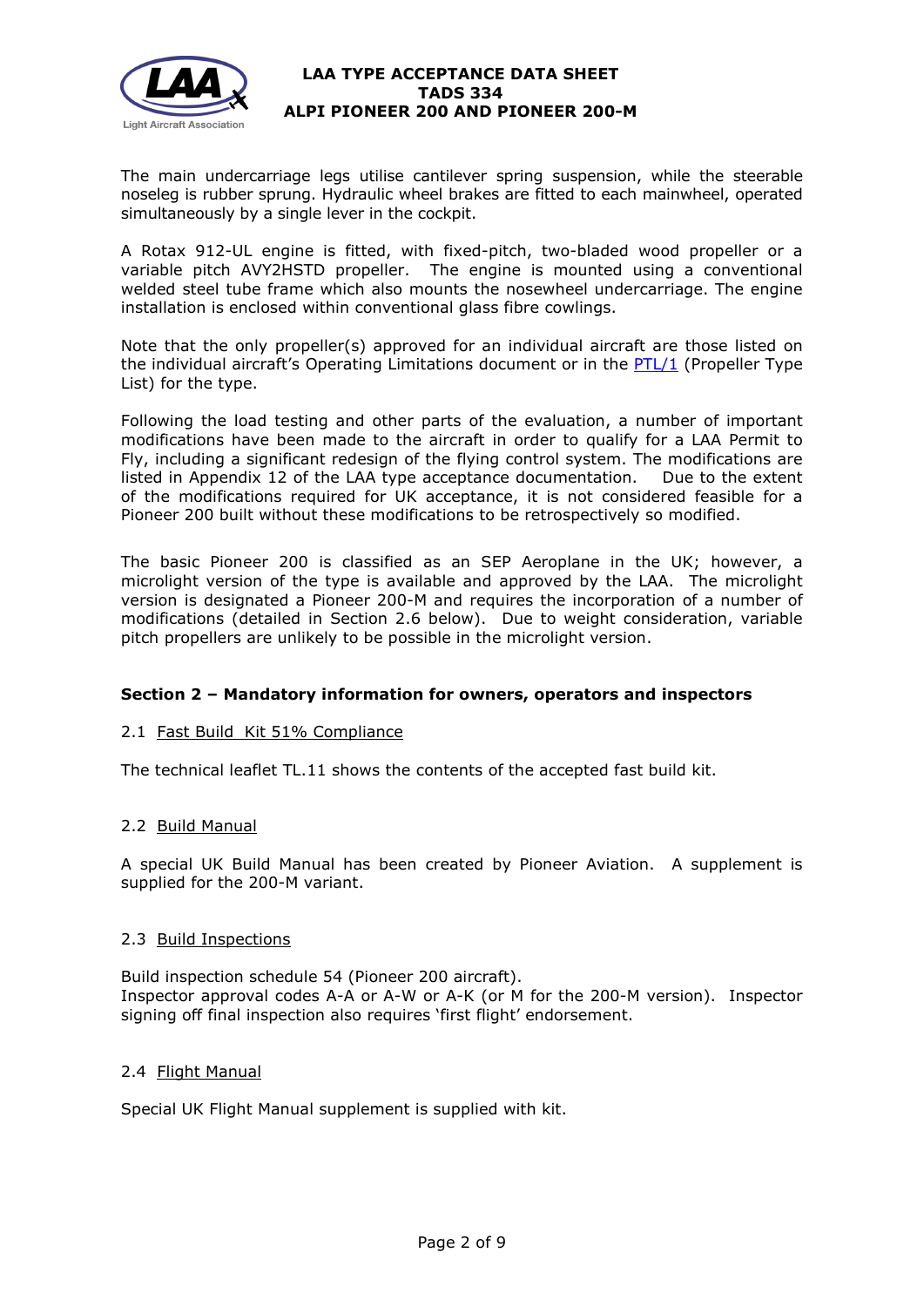

# 2.5 Mandatory Permit Directives

None applicable specifically to this aircraft type.

Also check the LAA website for MPDs that are non-type specific [\(TL2.22\)](http://www.lightaircraftassociation.co.uk/engineering/TechnicalLeaflets/Operating%20An%20Aircraft/TL%202.22%20non-type%20specific%20MPDs.pdf).

# 2.6 LAA Required Modifications (including LAA issued AILs, SBs, etc)

A great many modifications were required to the Italian design to qualify for LAA acceptance, too many to list here. These modifications are incorporated in the kit as supplied by Pioneer Aviation UK. Due to the extent of the modifications, it would not be feasible to retrospectively modify a kit or finished aircraft that was not supplied to the UK specification.

Modifications required to be incorporated for the Pioneer 200-M variant:

- 1. 34 pairs of vortex generators fitted along the entire length of both wing leading edges to reduce stall speed. The vortex generators are attached using doublesided self adhesive tape.
- 2. Flap gap seals and leading edge shrouds added to top and bottom surfaces, to reduce stall speed with flaps down. The upper gap seals are of moulded fibreglass construction, shaped to follow the profile of the flap as it deflects, and are screwed to the wing rear spar. The bottom seals are of self adhesive tape, running along the flap hinge line.
- 3. The wooden crew seats are replaced by lightweight fabric-type seats for reduced weight.
- 4. The steel wheel hubs have been replaced by lightweight alternative type aluminium alloy wheel hubs.
- 5. The ASI has been replaced by a Winter type ASI with an expanded scale, for better legibility within the flap operating speed range.
- 6. The maximum gross weight has been reduced to 450 kg and the cg range revised to reflect the lesser payload possible with the reduced max gross weight.
- 7. The elevator trim tab range of travel has been amended to provide increased uptrim effect for the full-flap case.
- 8. Gascolator and electric fuel pump removed. Conventional in-line filter substituted.
- 9. Lightweight grp engine cowlings and wing tips substituted.
- 10. Intake air box replaced by twin conical air filters.
- 11. One canopy gas strut deleted.
- 12. Electric elevator trim substituted as fitted to Pioneer 300.
- 13. Stainless steel exhaust system replaced with titanium exhaust system.

Additional required modifications:

| Reference<br>MOD/334/003 | Description<br>Inspection for water damage to fuselage Pioneer 200 & 200-M                                                                        | Applicability |
|--------------------------|---------------------------------------------------------------------------------------------------------------------------------------------------|---------------|
| MOD/334/004<br>issue 3   | structure<br>Inspection and wire-locking of rudder and Pioneer 200 & 200-M<br>elevator control hinge attachment bolts (see<br>also LAA/AWA/20/16) |               |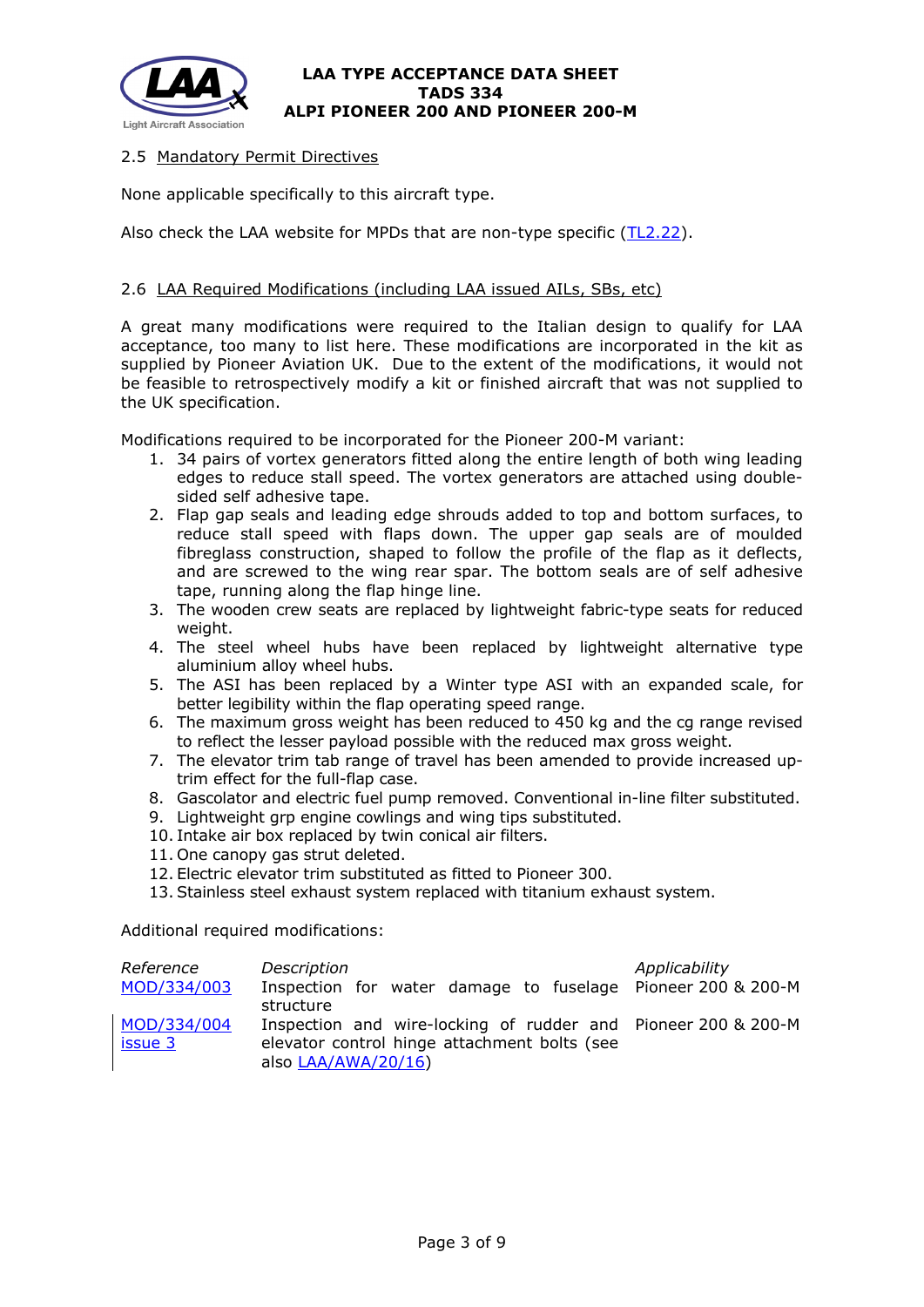

2.7 Additional engine operating limitations to be placarded or shown by instrument markings

Notes:

- Refer to the engine manufacturer's latest documentation for the definitive parameter values and recommended instruments.
- Where an instrument is not fitted, the limit need not be displayed.

With Rotax 912-UL engine:

Maximum CHT: 150°C Max Coolant Temp: 120°C (with 50/50 Glycol/water coolant) Oil Temp Limits: 50°C to 140°C (Normal 90-110°C) Oil Pressure: 2-5 bar, normal operation (7 bar maximum) Minimum Fuel Pressure: 0.15 bar

#### 2.8 Control surface deflections

| Ailerons     | Up: 90 mm $-0/+5$<br>Down: 65mm - 0/+5                            |  |
|--------------|-------------------------------------------------------------------|--|
| Elevators    | Up: $20^{\circ}$ $\pm 2^{\circ}$<br>Down: 12° -1°/+2°             |  |
| Flevator tab | Up: TBC<br>Down: TBC                                              |  |
| Rudder       | Left $25^{\circ}$ $\pm 2^{\circ}$<br>Right $25^\circ \pm 2^\circ$ |  |
| -lap         | Down $30^\circ \pm 3^\circ$                                       |  |

# 2.9 Operating Limitations and Placards

(Note that the wording on an individual aircraft's Operating Limitations document takes precedence, if different.)

# *Pioneer 200:*

- 1. Maximum number of occupants authorised to be carried: Two
- 2. The aircraft must be operated in compliance with the following operating limitations, which shall be displayed in the cockpit by means of placards or instrument markings:
	- 2.1 Aerobatic Limitations Aerobatic manoeuvres are prohibited. Intentional spinning is prohibited.
	- 2.2 Loading Limitations Maximum Total Weight Authorised: 520 kg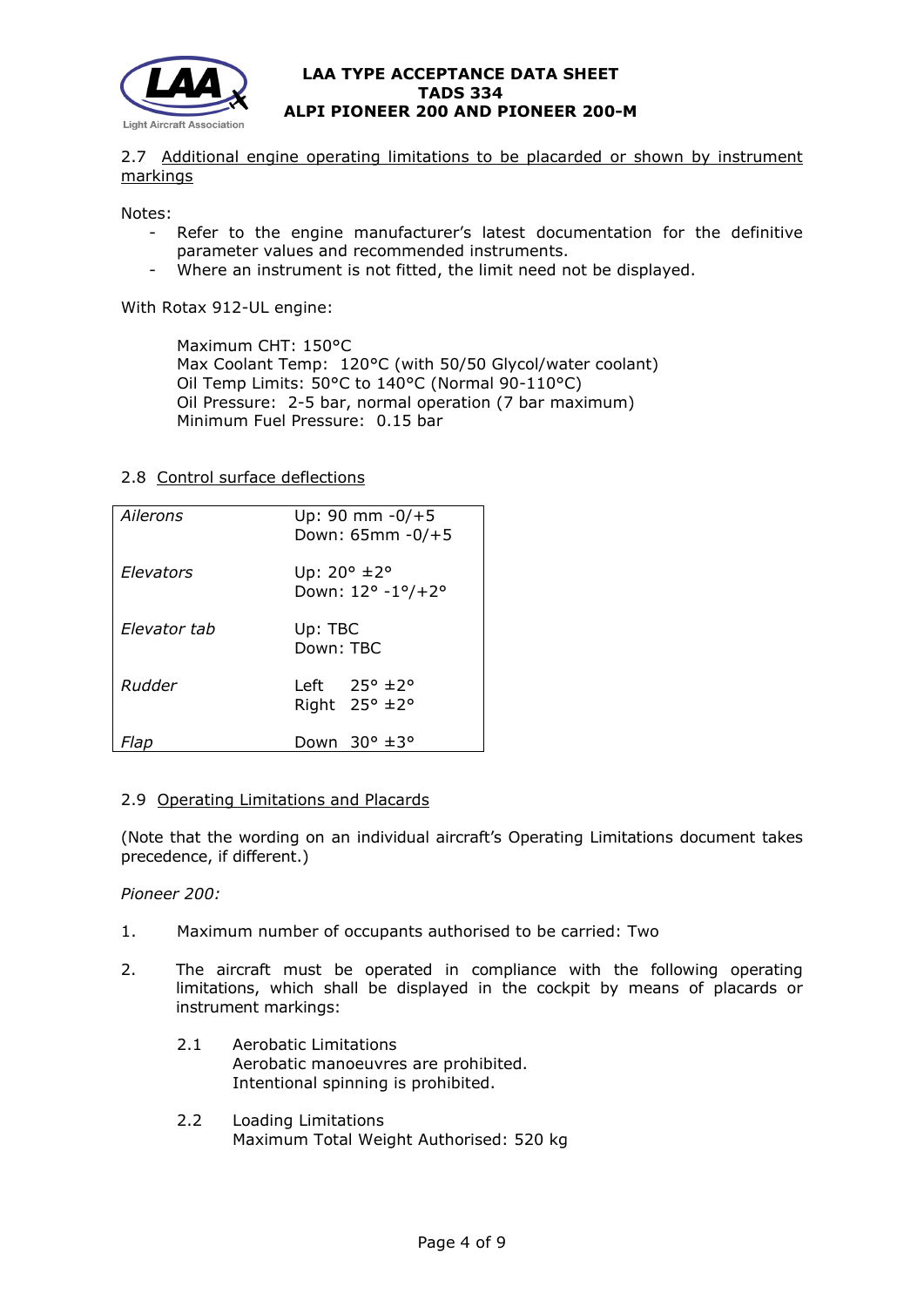

CG Range: forward limit 717 mm aft of datum at gross weights up to 360 kg, 800 mm aft of datum at 520 kg gross weight, with linear variation between these points at intermediate weights. Aft limit 920 mm aft of datum. Datum Point is: front face of the firewall.

- 2.3 Engine Limitations Maximum Engine RPM: 5800 Maximum continuous engine RPM: 5500
- 2.4 Airspeed Limitations Maximum Indicated Airspeed ( $V_{NE}$ ): 125 knots IAS Max Indicated Airspeed Flaps Extended: 60 knots IAS Maximum Indicated Airspeed, Rough Air (VNO): 116 knots IAS Maximum Manoeuvring Speed (Va): 108 knots IAS
- 2.5 Other Limitations The aircraft shall be flown by day and under Visual Flight Rules only. Smoking in the aircraft is prohibited.

Additional Placards:

"Occupant Warning - This Aircraft has not been Certificated to an International Requirement"

A fireproof identification plate must be fitted to fuselage, engraved or stamped with aircraft's registration letters.

#### *Pioneer 200-M:*

- 1. Maximum number of occupants authorised to be carried: Two
- 2. The aircraft must be operated in compliance with the following operating limitations, which shall be displayed in the cockpit by means of placards or instrument markings:
	- 2.1 Aerobatic Limitations
		- The aeroplane is permitted to fly only for non-aerobatic operation. In this context non-aerobatic operation includes:
			- i) Any manoeuvre necessary for normal flying<br>ii) Intentional stalls from level flight
			- Intentional stalls from level flight
			- iii) Steep turns in which the angle of bank doesn't exceed 60 degrees

Intentional spinning is prohibited.

2.2 Loading Limitations

Maximum Total Weight Authorised: 450 kg CG Range: forward limit 720 mm aft of datum at gross weights up to 360 kg, 820 mm aft of datum at 450 kg gross weight, with linear variation between these points at intermediate weigths. Aft limit 900 mm aft of datum. Datum Point is: front face of the firewall.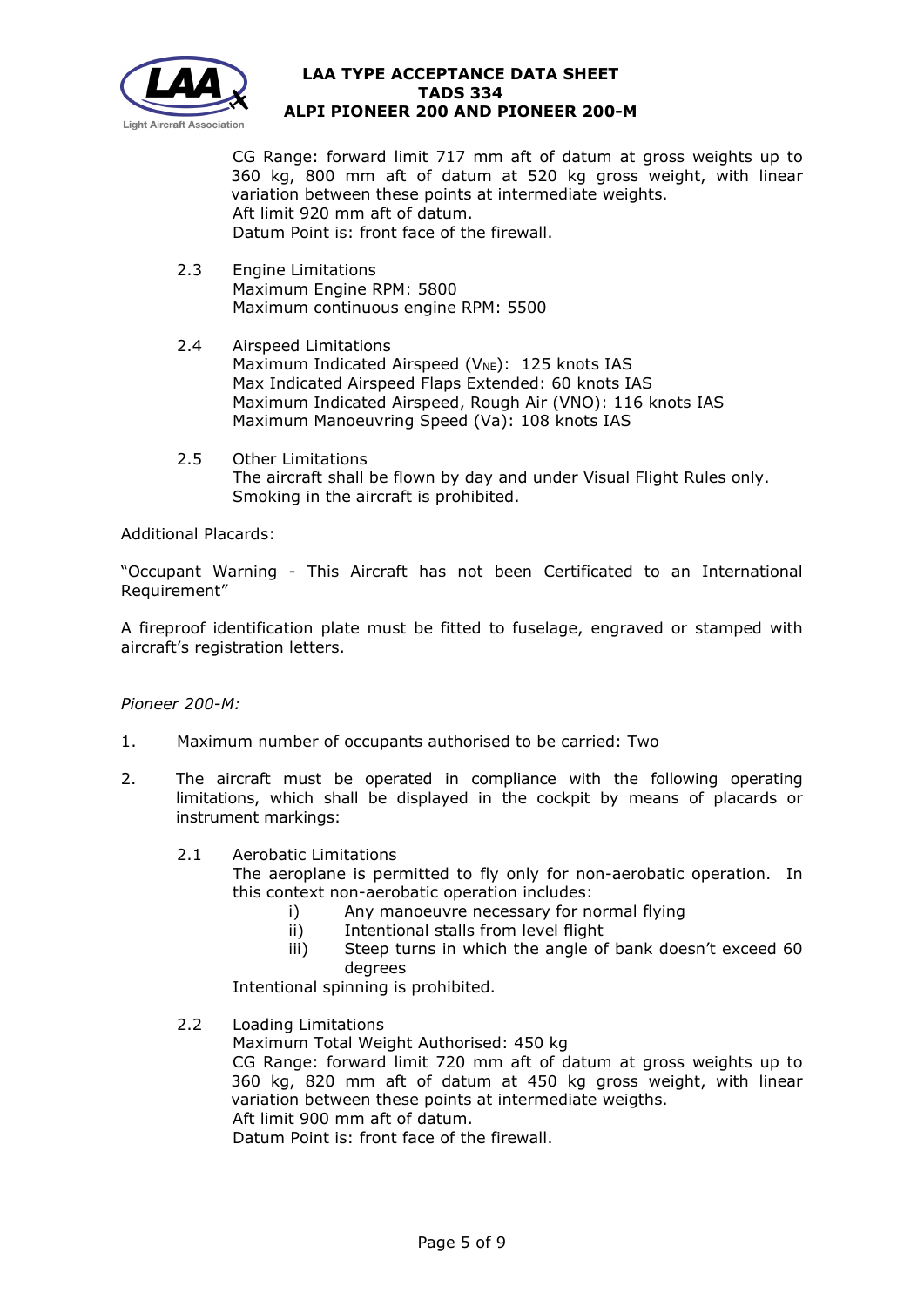

- 2.4 Engine Limitations Maximum Engine RPM: 5800 Maximum continuous engine RPM: 5500
- 2.4 Airspeed Limitations Maximum Indicated Airspeed ( $V_{NE}$ ): 125 knots IAS Max Indicated Airspeed Flaps Extended: 60 knots IAS Maximum Indicated Airspeed, Rough Air (VNO): 116 knots IAS Maximum Manoeuvring Speed (Va): 108 knots IAS
- 2.5 Other Limitations The aircraft shall be flown by day and under Visual Flight Rules only. Smoking in the aircraft is prohibited.

# Additional Placards:

"Occupant Warning - This Aircraft has not been Certificated to an International Requirement"

A fireproof identification plate must be fitted to fuselage, engraved or stamped with aircraft's registration letters.

# 2.10 Maximum permitted empty weight

| Model         | Engine       | Max empty weight |
|---------------|--------------|------------------|
| Pioneer 200   | Rotax 912-UL | 338 kg           |
| Pioneer 200-M | Rotax 912-UL | 268 kg           |

# **Section 3 – Advice to owners, operators and inspectors**

# 3.1 Maintenance Manual

Maintenance Manual includes manufacturer's maintenance schedule for the airframe. For airframe rigging information consult build manual. For engine maintenance consult engine manufacturer's schedule.

# 3.2 Standard Options

Nil known.

# 3.3 Manufacturer's Information (including Service Bulletins, Service Letters, etc)

In the absence of any over-riding LAA classification, inspections and modifications published by the manufacturer should be satisfied according to the recommendation of the manufacturer. It is the owner's responsibility to be aware of and supply such information to their Inspector.

Nil known for the airframe.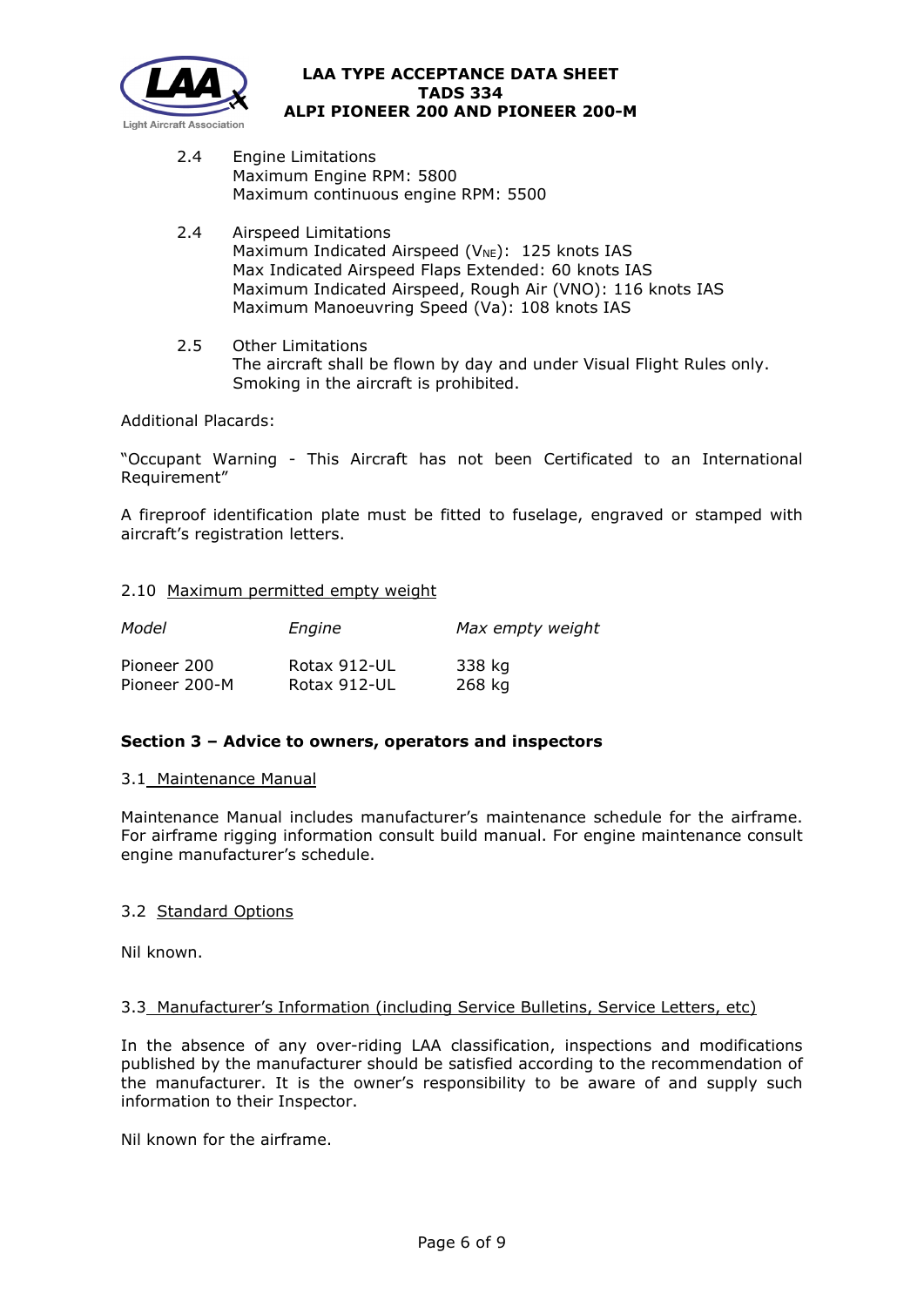

# 3.4 Special Inspection Points

- With Rotax engine fitted, Rotax 912 series installation checklist to be completed (apart from flight test section) as part of final inspections prior to applying for Permit to Fly.
- Reduction of friction in elevator control system. With a spring balance lifting the elevator trailing edge near the aircraft centerline, the force required to raise the elevator through neutral should be no more than 0.15 Kg more than the force required to allow it to fall gently through neutral (eg 1.4 Kg to fall, 1.55 Kg to raise).

#### 3.5 Operational Issues

- Handling is straightforward and the aircraft is extremely docile and easy to fly.
- The sense of operation of the brake lever is unconventional and can seem strange initially but pilots soon become accustomed to its operation.
- During the prototype flight testing, the friction in the elevator circuit had to be reduced to provide satisfactory longitudinal stability.
- During the prototype flight testing, the friction in the trim system had to be increased to prevent the tab blowing back. To compensate for this, the length of the trim tab lever had to be increased to allow the pilot to move the lever easily with the increased friction setting.
- The stall speeds indicated on the UK prototype were found to be lower than the figures in the flight manual.

The following Safety Spot articles are relevant to Pioneer aircraft

*Light Aviation [May 2019](http://www.lightaircraftassociation.co.uk/2019/Magazine/May/SafetySpot%2005-2019.pdf) Pioneer 300 & 400 Control Restriction.*

Elevator restriction caused by top hinge attachment bolt winding its way out. It is advised to check all the flight control hinges, especially as some bolts pass through wood structures and are prone to corrosion.

### *Light Aviation [Dec 2018,](http://www.lightaircraftassociation.co.uk/2018/Magazine/Dec/SS.pdf) [Nov 2018](http://www.lightaircraftassociation.co.uk/2018/Magazine/Nov/safety_spot-nov.pdf) Pioneer exhaust failures. and Jul [2017](http://www.lightaircraftassociation.co.uk/2017/Magazine/Jul/jul_safety%20spot.pdf)* Pioneer exhaust systems failing, causing fume events and discussion of best types of

exhaust and construction.

*Light Aviation M*ar *[2017](http://www.lightaircraftassociation.co.uk/2017/Magazine/Mar/safety_spot.pdf) Pioneer 300: Undercarriage issues investigated*.

An overview and investigation of the undercarriage issues on Pioneer 300 aircraft.

*Light Aviation [July 2016](http://www.lightaircraftassociation.co.uk/2016/Magazine/Jul/safety_spot.pdf) Pioneer 300 failed undercarriage support.*

Undercarriage support structure found with found with severe crack just by looking into the undercarriage bay. Likely caused by faster than normal landings.

#### *Light Aviation [Dec 2014](http://www.lightaircraftassociation.co.uk/2014/Mag/Dec/SafetySpot.pdf) Moving part lubrication.*

Elevator bellcrank that is preassembled requires disassembly and lubrication before fitment as it comes without any applied.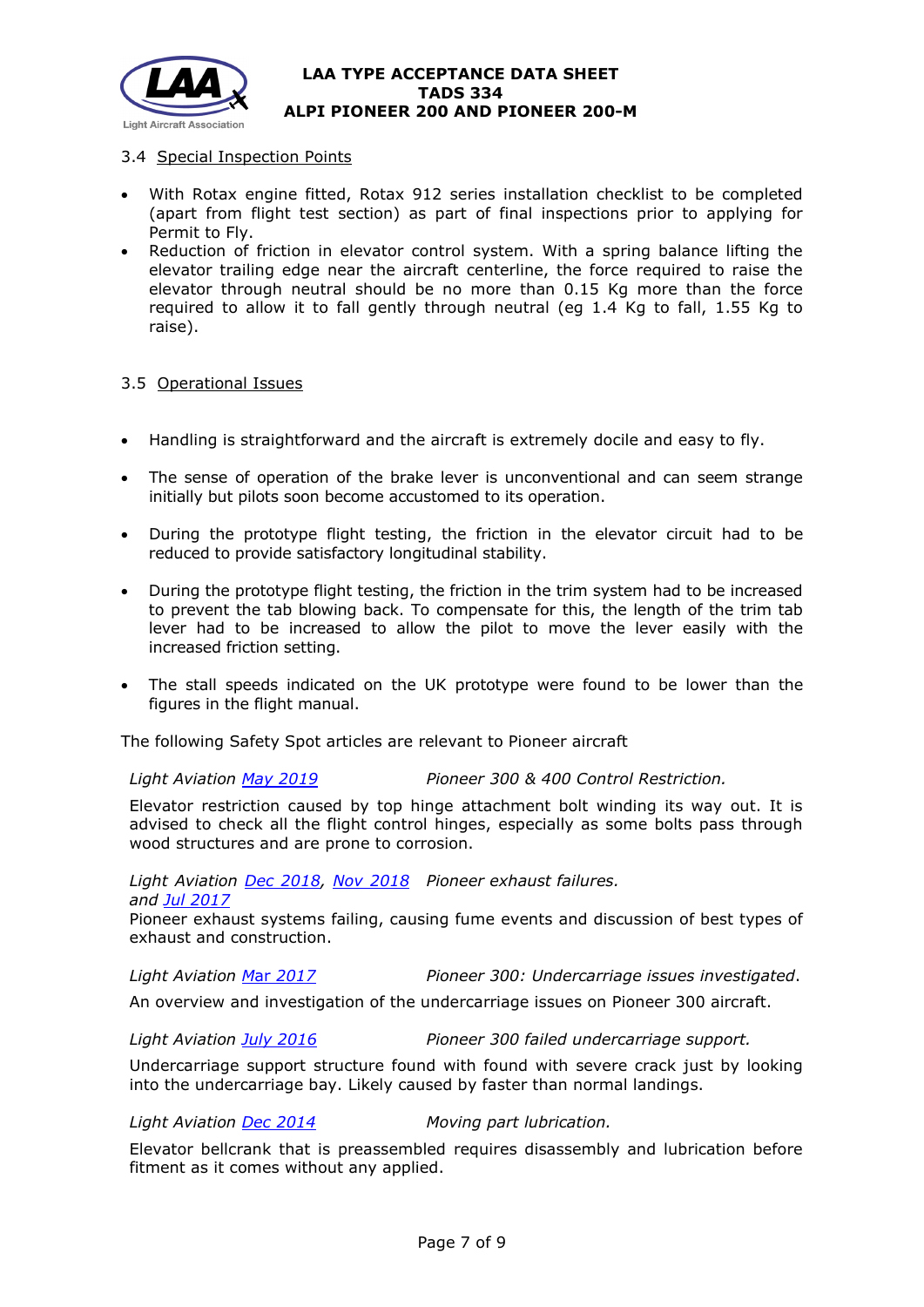

*Light Aviation* Jul [2014](http://www.lightaircraftassociation.co.uk/2014/Mag/July/safety%20spot.pdf) *Pioneer 200 – Water Damage to Structure*

Severe water damage to structure resulted in requirement of significant repair. If the TMS had covered regular inspection this may not have been required

*Light Aviation [June 2012](http://www.lightaircraftassociation.co.uk/2012/Magazine/June/safetyspot.pdf) Loss of control on start-up in pioneer 300.*

Rotax carburettor biasing to Wide Open Throttle resulted in accidental run up to full power on start-up and subsequent runaway.

# *Light Aviation [Feb 2012](http://www.lightaircraftassociation.co.uk/2012/Magazine/Feb/Safety%20Spot%20Feb.pdf) Pioneer 300 inner wing rib joint.*

Wing rib glue joint failures requires small gusset fitted to strengthen this area.

*Light Aviation [Feb 2012](http://www.lightaircraftassociation.co.uk/2012/Magazine/Feb/Safety%20Spot%20Feb.pdf) Pioneer 300 undercarriage side stay.*

Gouge found in undercarriage side stay may have resulted in failure of the undercarriage. This was caused by an overlong screw holding the down indicator microswitch. Regular on jacks checks required to spot these defects.

#### *Light Aviation [Nov 2011](http://www.lightaircraftassociation.co.uk/2011/Magazine/November/LA%20Nov%20SAfety%20Spot.pdf) and [May](http://www.lightaircraftassociation.co.uk/2011/Magazine/May/Safety%20Spot%20May.pdf)  Alpi Pioneer finger filter. [2011](http://www.lightaircraftassociation.co.uk/2011/Magazine/May/Safety%20Spot%20May.pdf)*

Finger fuel filters failed due to over drilling of the AN fitting to accept the brass tube thus reducing the supporting material. This can't be seen until disassembly and replacement requires wing removal.

# *Light Aviation [Nov 2010](http://www.lightaircraftassociation.co.uk/2010/Magazine/2010/Nov/safetySpotNov.pdf) Broken exhaust manifold.*

Broken exhaust manifold found on Pioneer 300 after smoke smell detected in cockpit. There were multiple tragedies in other aircraft where smoke/fume inhalation was a factor.

# *Light Aviation Aug [2010](http://www.lightaircraftassociation.co.uk/2010/Magazine/2010/Aug/Safety%20Spot%20Aug%2010.pdf) Fuel selector corrosion.*

Fuel selector found with significant corrosion on the non-aircraft spec components of the system. Commercial steel fittings attached to the selector body were likely designed for compressed air.

# *Light Aviation Jul [2010](http://www.lightaircraftassociation.co.uk/2010/Magazine/2010/July/Safety_Spot.pdf) Pioneer undercarriage cracking.*

Pioneer 300 undercarriage leg found with cracks. It's important to ensure there is no play in the system as this can alter the load path and cause early failures.

*Light Aviation [Oct 2009](http://www.lightaircraftassociation.co.uk/Magazine/Oct09/safety_spot_Oct09.pdf) Pioneer 300 main spar update & undercarriage issues.*

Nose gear collapse caused by failure for the system to go over centre results in overload of the jackscrew. Care must be taken to ensure the system is aligned and the down lock indication works.

*Light Aviation Sep [2009](http://www.lightaircraftassociation.co.uk/engineering/SafetyIssues/SafetySpotSep09.pdf) Main spar bolt hole elongation.*

*Pioneer spar plates found with stretched holes likely caused by owners struggling to refit the wings and opening the hole up with a drill bit. This will cause stress raisers and may cause overloading in the attachment bolts.*